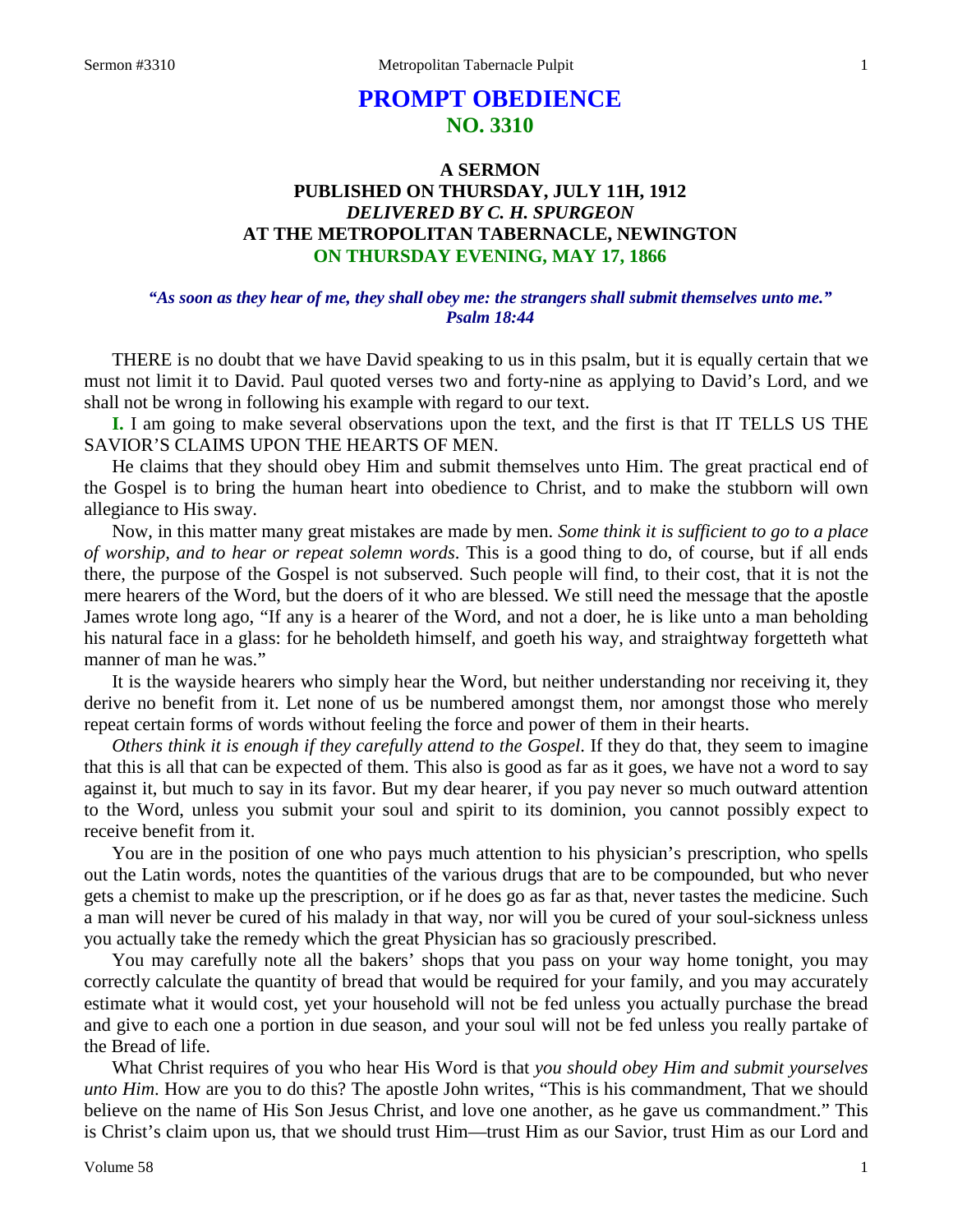Master, trust Him so as to obey Him in all that He has commanded us. If we do this, we shall find that His commandments are not grievous, and that obedience to them will yield to us the peaceable fruits of righteousness.

He says to you, sinner, "Give up all other confidences, and come and trust in Me. If you would be saved, do not merely hear Me say to you, 'Look unto me,' but really look unto Me, believe in Me, trust Me, forsake all your false refuges, leave those Babel buildings of your own devices, and come to the sure Rock whereon a soul may safely build for time and for eternity." When you hear this command of Christ, give heed to it, obey Him, and submit yourself to Him.

Then, if obedience to that command be truly rendered, there will follow obedience to all the Savior's commands. No man is really saved unless he is, in his heart obedient to Christ. I do not say that you will be perfect, but you will desire to be so. I do not say that you will not be tempted to sin until you die, but there will be no sin that you will love, there will be no sin from which you will not long to be delivered. Your spirit will cheerfully bend down its neck to wear the collar of sacred service, and as far as your inner and spiritual man is concerned, you will cry mightily unto God against the very thought of sin, and pray that you may walk in holiness and in the fear of the Lord all the days of your life.

If any of you have thought that trusting Christ does not involve obeying Him, you have made a great mistake. They do very wrong who cry up believing in Christ, and yet depreciate obedience to Him, for obeying is believing in another form, and springs out of believing. Neither may anyone say, "I will obey one command of Christ, but I will not obey another." The very principle of trustful obedience lies in your not making any choice as to which commands you will obey.

A soldier asks no question and makes no demur when he receives his orders, his captain bids him go, and he goes, or come, and he comes, he never says, "I will go thus far in obedience, but no further." So must it be with you if you enlist under the banner of the Captain of our salvation, your obedience must be wholehearted and complete.

If tonight you are the Lord's, you must say to Him out of the very depths of your soul, "Show me, my Master, what You would have me do. You have bidden me trust You, and I do trust You, and out of that trust springs a reverent desire to submit absolutely to Your holy will. Help me, by Your gracious Spirit, to obey You in everything, and from this time forth, O blessed Savior, reign Thou as the undisputed Lord of my whole life!"

We see then, what the claim on Christ upon the hearts of men really is, and we who preach the Gospel must never rest satisfied until our hearers really submit themselves unto Him. It brings tears to our eyes as we recall how earnestly they often listen to our message, and how they even compliment us upon our faithfulness in delivering it, how they will be obedient to a part of it, and yet be disobedient to the rest, for they will not obey Christ, and submit themselves unto Him.

Oh, that they had more submissive hearts, but neither you nor I can give them such hearts. We can proclaim the truth in their hearing, and we can weep before the Lord if they do not receive it, but the power to save them lies not in human hands, and we must look up to the almighty Savior, and trust that He will bless the message which we have delivered in His name.

**II.** The second inference which we draw from the text is that IN ORDER TO RENDER OBEDIENCE TO CHRIST, THERE IS NO NEED OF A LONG PROBATION, "As soon as they hear of me, they shall obey me: the strangers shall submit themselves unto me."

It seems that some, as soon as they heard of Christ, yielded themselves up to Him. It used to be a very common notion, and the idea still prevails in some churches, that in order to have faith in Christ there must be long preparatory exercises. Many of the Puritans, excellent as they were, made a mistake in this matter. They felt afraid to say to a sinner, when they found him just as a sinner, "Believe on Christ," but they thought it was necessary that he should first undergo a certain amount of law-working and conviction-ploughing, and then they might come in with the preaching of the Gospel.

I owe much to Doddridge's "Rise and Progress of Religion in the Soul," and I used to recommend it to others, but I do not do so now. That book does show the way of salvation, but it is done in a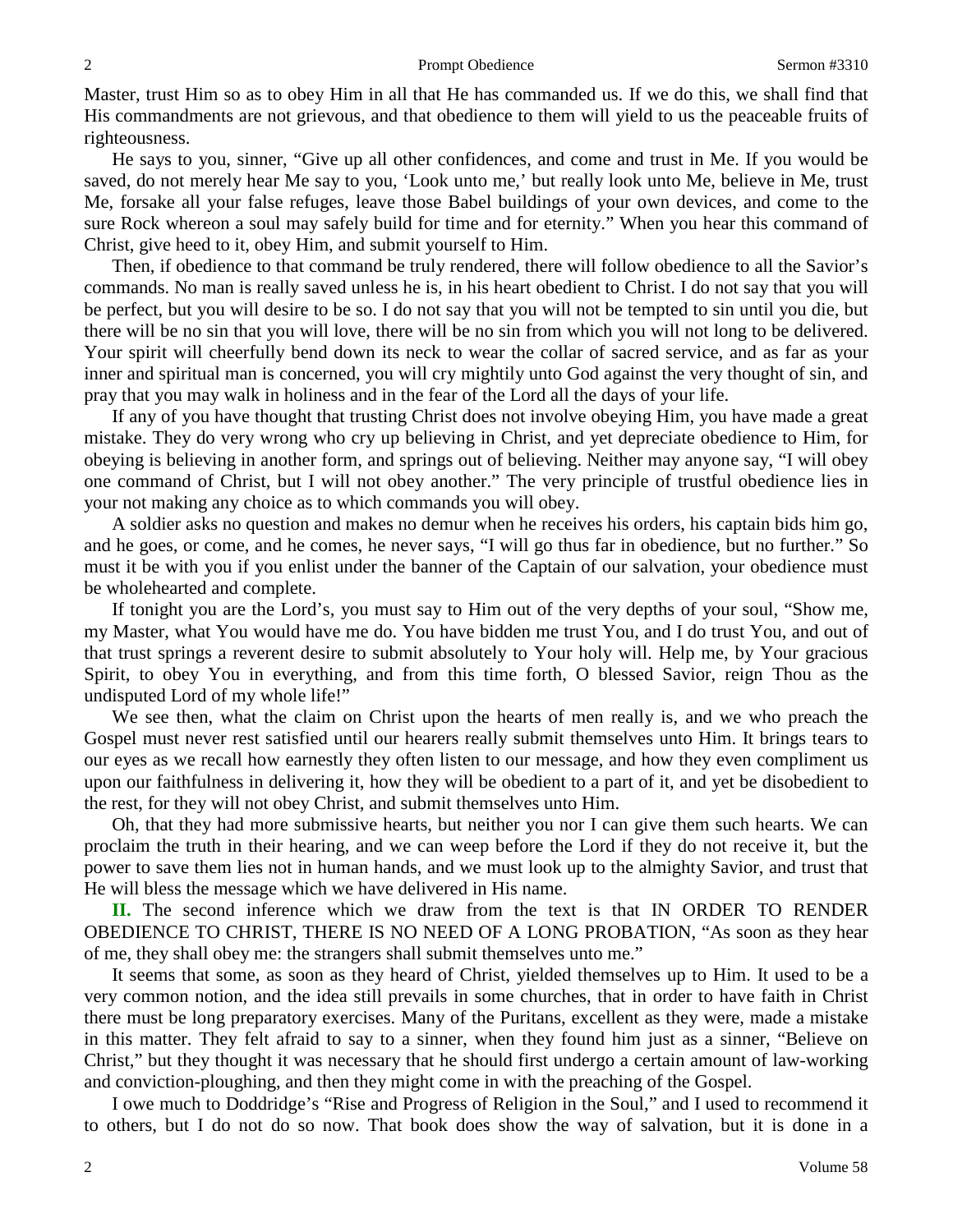### Sermon #3310 **Prompt Obedience** 3

roundabout fashion, very different from the simple Gospel plan, "Believe and live," "Look and be saved." It is true that many do have the experiences which Doddridge describes, but that is no proof that they need have them. It is probable that most Christians do go through that Slough of Despond which Bunyan so graphically describes, but it is not absolutely necessary that any one of them should go through it. "He that believeth on the Son hath everlasting life," whether he has been in the Slough of Despond or not.

If it were necessary, I could pick out scores of members of this church whose conversion is beyond question, and who have been faithful followers of Christ for years, yet their faith in Christ came all of a sudden. The Gospel just knocked at the door of their hearts, and entered at once, nay, in many cases, it seemed to enter without knocking.

Think of Saul of Tarsus, "breathing out threatenings and slaughter against the disciples of the Lord," yet suddenly arrested near Damascus, and crying out to that very Jesus whom he was persecuting, "Lord, what wilt thou have me to do?" Think of the jailer at Philippi, a rough heathen who was about to commit suicide, almost immediately crying out, "What must I do to be saved?" and very soon afterwards baptized, "believing in God with all his house." Think of the thief on the cross, joining with his fellow malefactor in reviling at Christ, yet presently praying, "Lord, remember me when thou comest into thy kingdom," and receiving the cheering answer from Christ, "Today shalt thou be with me in paradise."

These were sudden conversions which were wrought without that long and painful preparation which has been so cried up in some of our churches that it has become a great hindrance to many. We must put nothing before the cross of Christ, His great atoning sacrifice is the one object to which we must direct the sinner's gaze. Genuine evangelical repentance runs in double harness with faith, and they should never be separated. To suppose that we are to go through a sort of quarantine before we can be admitted into the harbor of salvation is a very serious mistake. Our text flatly contradicts this idea, for it says, "As soon as they hear of me, they shall obey me."

### *"There is life for a look at the Crucified One."*

There is life for a look, even though the heart should be as hard as the nether millstone, there is life for a look, even though as yet the character has undergone no change, there is life for a look, even though you cannot see any signs of grace.

### *"There is life for a look at the Crucified One."*

Jesus Christ does not look for anything in you except sin and need, but finds in Himself both the source of mercy and the means by which that mercy may come to the very chief of sinners. May the Holy Spirit make it very clear to you that there is no necessity for you to wait a long while before the blessing of salvation may be given to you, but that you may have it this very moment.

The pool at Bethesda was only efficacious for the healing of the first one who stepped into the water after it had been troubled by the angel, so that the afflicted might wait there for years, and still remain unhealed, but the pool which Christ filled with His precious blood always has efficacy in it, so that whosoever steppeth in, though he may not have been waiting by the pool for even a minute, though it may be the first time he ever heard of the precious blood of Christ, if he trusts in the finished work of God's dear Son, he shall be immediately saved.

**III.** A third remark which I think may be fairly based upon the text is this—IN SOME CASES, THE MESSAGE OF SALVATION WINS A VERY SPEEDY VICTORY.

It was very remarkable that three thousand persons should have believed on Christ after Peter's sermon on the day of Pentecost. We scarcely seem to expect, nowadays, to see three thousand souls converted, baptized, and added to the church in a single day, but when the Gospel was first proclaimed,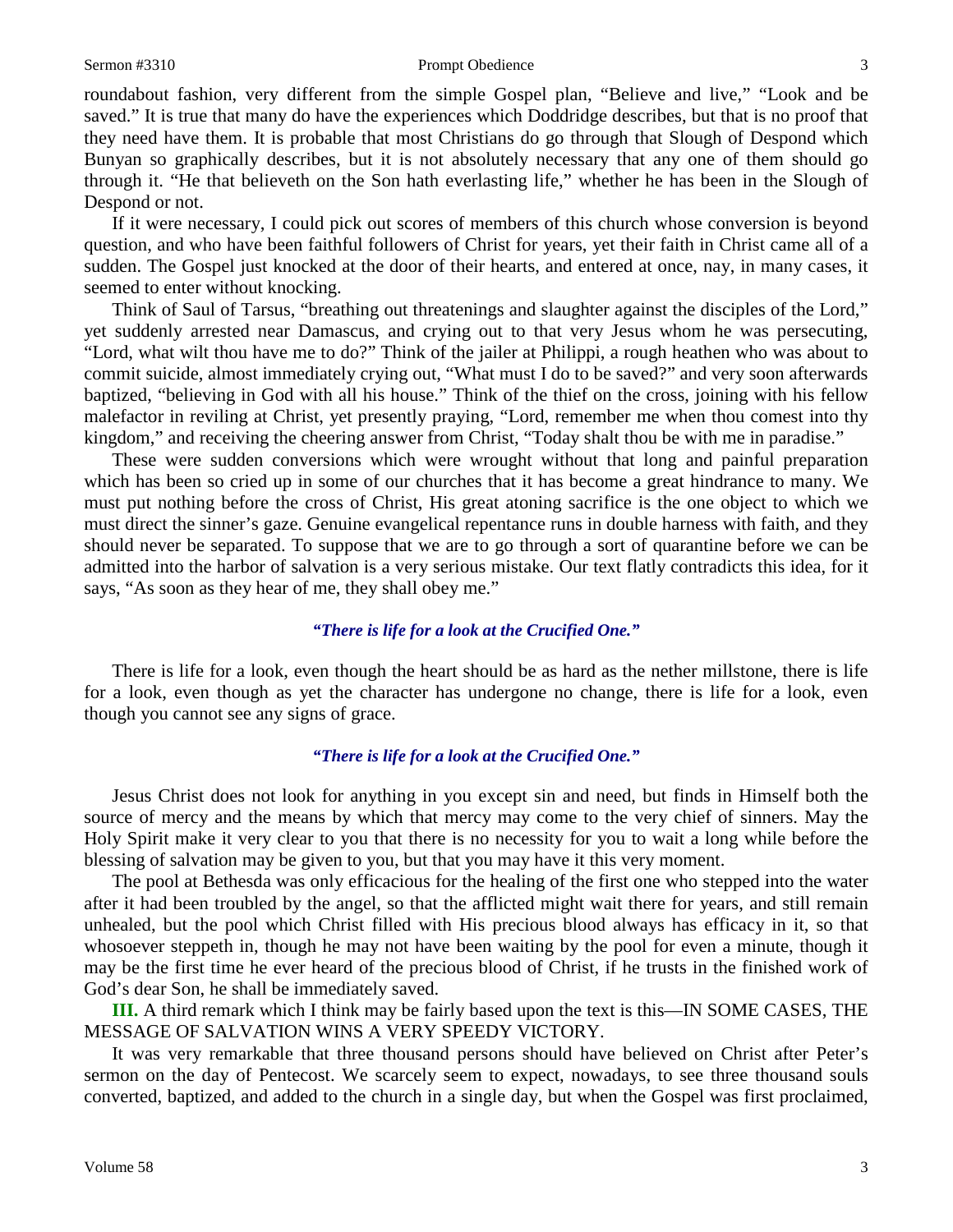converts were gathered very rapidly. It seemed as though a great pile of dry wood had been accumulated, and it only needed a torch to set it aflame at once.

In the time of the Reformation, so rapidly was the Gospel spread that men said that the writings of Luther were borne on the wings of angels, and so many of all classes believed the truth that hallelujahs arose from the ploughman in the field and the servants in the kitchen as well as from the lords and ladies of the land. "The Lord gave the word: great was the company of those that published it," and greater still the multitude of those that received it!

When Whitefield preached to great crowds of people who had never heard the Gospel before, it was like ploughing virgin soil, the truth appealed to them with all the force of novelty, and also with the conviction that it was exactly suited to their case, so that they received it with sudden joy, and thousands were converted.

Many persons come to this Tabernacle who have never previously listened to the Gospel, and it often happens that the very first sermon they hear is blessed to them. Last Tuesday, when I saw some thirty-three candidates for baptism, one or two of them said that they had never been to any place of worship until they came here. Curiosity had prompted them to come, and they were surprised to find that the preacher seemed to know all about them, for his message exactly suited their case. They received the Word suddenly, but so mightily did it affect them that they would not give it up, for it had come to them "in demonstration of the Spirit and of power."

There is no place where I feel so happy or so much at home in preaching as on this familiar spot, with your eyes fixed upon me, and your heart drinking in the truth, but for the winning of souls in great numbers, give me a congregation that has never heard the Gospel. If I were a fisherman, and were asked where I would prefer to fish, I would answer, "Where nobody else has ever been to fish."

So, if a preacher of the Gospel might pick his place, he might well say, "Let me preach where the people have never yet heard the Gospel." If we can get among certain classes of society, high or low, to whom the Gospel is a novelty, I feel persuaded that the grand prophecy of the text shall be gloriously fulfilled in their midst, "As soon as they hear of me, they shall obey me: the strangers shall submit themselves unto me." Let us expect this blessed result of our labors, and be constantly in earnest breaking up fresh soil, and casting the Gospel net into waters that have never yet been fished.

Oh, that some who are here for the first time tonight may obey Christ as soon as they hear of Him! He came into the world to save sinners, He took upon Himself our flesh, and took upon Himself our sins, and suffered for our sins, "the just for the unjust, that he might bring us to God." If we trust in Him who bore our sins in His own body on the tree, that trust brings us salvation, and it works in us peace and joy, gratitude and love, and helps us to serve the Lord with reverence and holy fear!

**IV.** Now we advance to a fourth point, which is that STRANGERS ALSO WILL YIELD THEMSELVES TO CHRIST.

The point to which I want now to call your very special attention is not so much the suddenness of the conversion as the condition of the people who, according to our text, shall submit themselves to Christ. There are some who, in the fullest sense of the term, are "aliens from the commonwealth of Israel, and strangers from the covenants of praise, having no hope, and without God in the world."

Some of you, who regularly attend a place of worship, are "aliens" in the sense in which Paul used the word, you are like the mixed multitude that came up with the children of Israel out of Egypt, though you are not part of "the commonwealth of Israel" spiritually, you are at present eternally mingled with the true Israelites, the believing children of Abraham.

But there are many others who are in a very definite way "strangers." The Sabbath bell brings no Sabbath music to them. They may rest on Sunday, but their rest consists in simply lolling about in their shirtsleeves, and reading the Sunday newspaper, they never think of going into a place of worship unless it is for a wedding, or a funeral, or what they call "a christening."

There are thousands in this so-called Christian land who have never looked inside a Bible, and know absolutely nothing of its contents. I have no doubt that there are to be found in London thousands of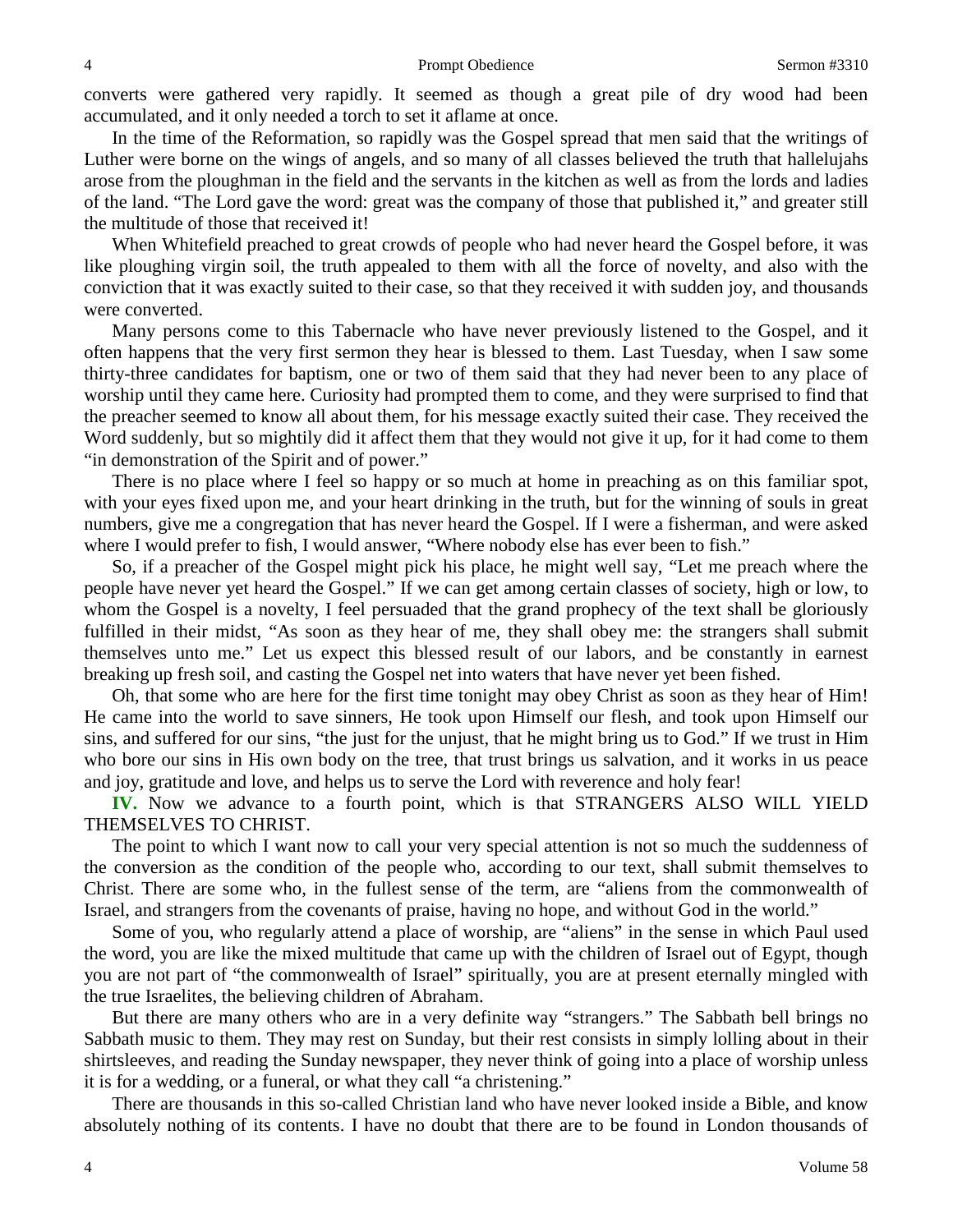### Sermon #3310 **Prompt Obedience** 5

persons who, if they were asked what is meant by the atonement, would reply that they had never heard of such a thing, and as to the simple doctrine of trusting for salvation to the merits of the Lord Jesus Christ, there could not be a greater piece of news to many of our fellow citizens than this.

Well now, these people whom I have been describing are indeed strangers to Christ, yet He says in our text, "the strangers shall submit themselves unto me." They do not know Him, but "the Lord knoweth them that are his," and I trust that among the strangers, there are many whom the Lord has foreknown from all eternity, who shall in due time hear His voice, and follow Him, rejoicing in that eternal life which is the portion of His sheep.

In the very heart of the apostate Church of Rome God may have some of His elect, and I have no doubt that He has, I pray that His Spirit may soon bring them forth into the light. Among those who are besotted with superstition and among those who have given themselves up to work with both hands in the way of carnal confidence, God may have His chosen ones, and if He has, He will surely fetch them out.

Never despair concerning the church of God. The greatest blasphemer may yet become the boldest preacher of the Gospel. He who hates Christ most today may love Him most tomorrow, and he will do so if the grace of God takes possession of him. It is not merely in the house of prayer that God has His elect, they may be tonight in the alehouse, or in the theater, or in worse places still, but the Spirit of God can find them wherever they are.

Jesus Christ, the good Shepherd, not only takes care of the ninety and nine that are safely sheltered in the fold, but He goes out to seek and to find the one sheep that is lost. Even though all hell's hosts may have surrounded the poor wanderer, the prey shall be taken from the mighty, and the lawful captive shall be delivered.

Are you a stranger, dear friend? Are you a stranger to the Gospel, a stranger to grace, a stranger to your God? Are you a stranger to the bended knee and the throne of grace? Are you a stranger to this blessed Bible and to the hope of heaven which it so clearly reveals? "Oh, yes!" you say, "I am indeed a stranger, and there is no hope for me!" But listen to the text, friend, "the strangers shall submit themselves unto me."

Give good heed to other gracious messages in this most precious Book. "Come now, and let us reason together, saith the LORD: though your sins be as scarlet, they shall be as white as snow; though they be red like crimson, they shall be as wool." The heart of everlasting love is moved with pity towards you, and God Himself speaks through a man's voice as He cries to you from heaven, "Look unto me, and be ye saved, all the ends of the earth: for I am God, and there is none else." "As I live, saith the LORD God, I have no pleasure in the death of the wicked; but that the wicked turn from his way and live: turn ye, turn ye from your evil ways, for why will ye die?" Surely, if there are any of these strangers here tonight, they ought to be compelled to yield to Christ by the prophecy of the text, "the strangers shall submit themselves unto me."

**V.** Now I come to my fifth remark, which is that OUR TEXT BEING TRUE, IT SHOULD GREATLY ENCOURAGE THOSE OF US WHO ARE WORKING FOR CHRIST.

Dear brethren and sisters, I am devoutly thankful to God that so many of you are watching for souls, and not only so, but that you are winners of souls. It was but little that you could do, dear friend, but you saw a stranger here, and you spoke kindly to him, perhaps you gave him a tract, certainly you prayed for him, and God blessed your efforts, and the stranger yielded himself to Christ.

You have sometimes visited a neighbor in time of sickness, and have dropped a word in season for Christ, and you did well, for that kindly action was the means of winning a soul for the Savior. So let the past cheer you, and let the text encourage you to persevere in such holy service.

Possibly you know some persons who never go to a place of worship, and who are quite ignorant of the Gospel. Do not think of them as unlikely to be blessed, on the contrary, believe that they are the very persons who are the most likely to be influenced for good when once they are brought under the sound of the Gospel.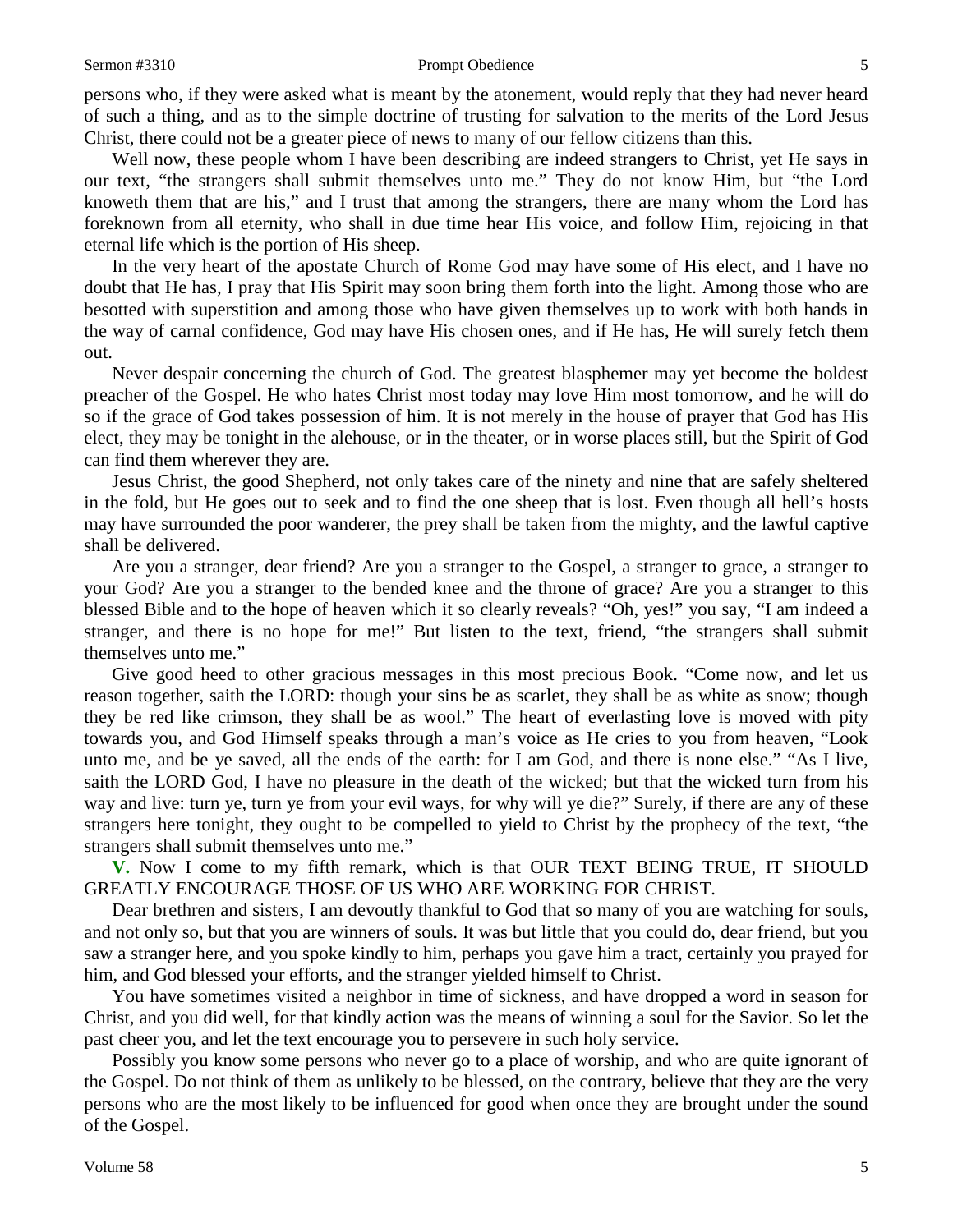There are, alas! many who have so long heard the Word preached that they have become Gospelhardened, the truth has become to them a savor of death unto death instead of a savor of life unto life. But it is not so with these people of whom I am speaking, they are not Gospel-hardened, so be hopeful about them, go and seek them out, bring them to hear the Gospel, and then pray that they may be among the strangers who shall submit themselves unto Christ.

If I had bread to give away, I should not be in a hurry to take it to those who had refused it again and again, but if I knew where there was a colony of hungry folk, who had not tasted food for days, I think it would be amongst them that I should be made welcome. The place to take the Gospel is not where the light has long been shining, and men have closed their eyes to it, but down the dark court and alley where they have not before had the light, and consequently have not had the opportunity of rejecting it.

Take the Gospel there, and it may be that the very first time you do so, souls will be converted. If not, go again and again, keep on sowing the good seed of the kingdom, believing that ancient promise, "They that sow in tears shall reap in joy. He that goes forth and weeps, bearing precious seed, shall doubtless come again with rejoicing, bringing his sheaves with him."

If one should spend one's whole life for God, and win only one soul by the most earnest and devoted efforts, it would be a rich reward to see that one star shining forever in the firmament of heaven, to see that one gem glistening forever in the diadem of Christ, to see that one sheep feeding forever in the pastures of eternal life. It strikes me that it will help to make heaven even more heavenly to us when God has blessed us to the bringing of other souls to share our bliss in glory.

Some of us will not be amongst strangers when we have passed through the gates of pearl. We have spiritual children already there for whom we have travailed in birth until Christ was formed in them, and whatever may be the fate of all earthly relationships, our spiritual relationships will abide forever. How blessed it will be to be welcomed there by those whom we have begotten through the Gospel, and with what joy we shall present them to our God as we humbly yet gratefully say, "Here am I, Father, and the children whom thou hast given me"!

**VI.** My last remark is a sad one, it has been uppermost in my mind all the while I have been speaking upon the other points, it is this, that albeit there are some who obey as soon as they hear the Gospel, and others who once were strangers who willingly yield themselves unto Christ, yet it is painfully evident that THERE ARE SOME WHO DO JUST THE OPPOSITE.

As for hearing the Word, there are some of you who are always hearing it, you scarcely ever miss an opportunity of hearing it. Thickly as the leaves in autumn fall from the trees will the remembrances of Gospel ministrations come back to you, but they are all as faded and as worthless to you now as are those dead leaves themselves. Some of you will never be lost for want of hearing the Gospel, what would others give if they could only hear what you have heard?

Some of you have heard the story of the cross from your early childhood, the softest and sweetest of all lips, your mother's, told it to you as long ago as you can remember. Then you heard it again and again from the lips of the earnest Sunday school teacher in whose class you sat so long. Some of you heard it from a loving wife or from a fond husband. You heard the Gospel preached by a godly minister now in glory, and last of all you have heard it from me also, and I can add that you have heard it preached very plainly, for whatever my faults may be, clouding the Gospel or hiding its meaning is not one of them.

Yes, you have heard the Gospel all these years, and while others have believed it, and have been saved, you appear to be no nearer doing so than when first you heard it, and I tremble lest those solemn words of the Lord Jesus Christ should be true concerning you, "Verily I say unto you, that the publicans and the harlots go into the kingdom of God before you." Remember how the Savior upbraided the cities wherein most of His mighty works were done because "they repented not," and beware lest their doom should also be yours.

Our text says, "The strangers shall submit themselves unto me," but you have not submitted yourselves to Christ. The great sinners, the very chief of sinners, have yielded themselves up to the sway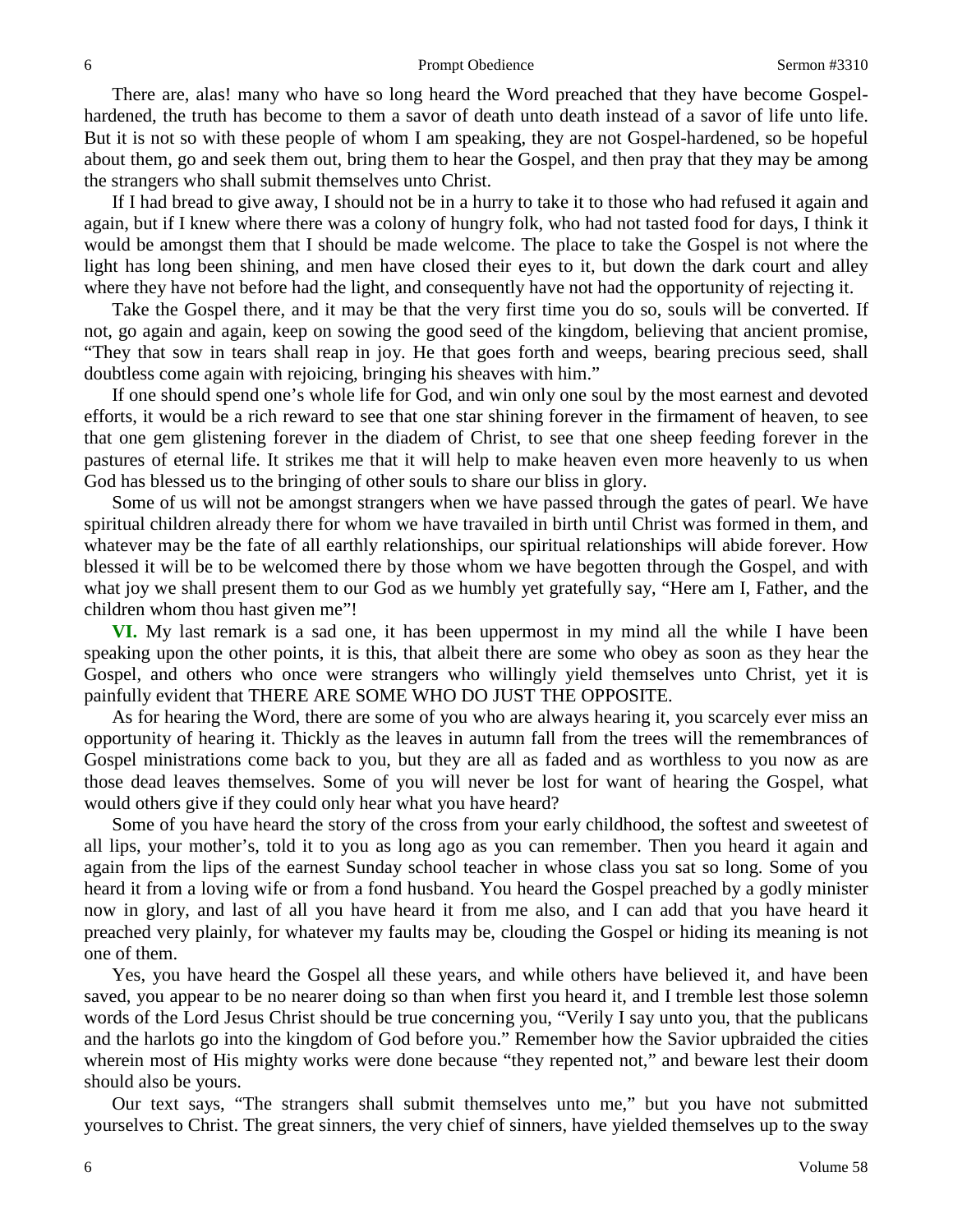### Sermon #3310 **Prompt Obedience** 7

of Christ, but you have not done so. This is not because you do not understand the way of salvation, for you know clearly what the Gospel is and what it requires. With some of you it is not because of want of feeling, for you have felt a great deal, you have been the subjects of all sorts of impressions. Your thoughts have often been like a case of knives cutting into your inmost spirit, or like a nest of adders stinging your soul.

Friend, it has come to this pass with you, mere hearing of the Word is of no service to you, even the bare remembrance of it is of no avail, you must either yield to Christ or you must perish. There must be no more tarrying, delaying, dilly-dallying. You are lingering on the very brink of the precipice, and you must either fall over or be saved by clutching at the garments of the Savior who stands close beside you. O soul, is it not a mercy that you are pushed to this extremity? Is it not a blessing that you are brought to this emergency, that you must either yield yourself to Christ or die as His enemy? Oh, submit yourself to Him! Your hand trembles, but stretch it out, and touch the hem of His garment. You cannot save yourself, but He can save you. Look unto Him, for again I remind you that—

## *"There is life for a look at the Crucified One."*

When the brazen serpent was lifted up in the wilderness, there was no need for the serpent-bitten Israelites to come up close to the pole on which it was suspended, all they had to do was to look, and as many as looked, lived. That is what you have to do, look to Jesus, look and live, give the faith-look at Him who died upon the cross as the sinner's Substitute and Surety, and as soon as you look, you shall live, and live forever. There is no need for you to uncover your wounds to show where the serpent has bitten you, there is no need for you to wait until the venom of the serpent reveals its deadly character more than it has already done, but look at once, lest you should tarry until you are unable to look.

Let me ask you a most solemn question—Does the Son of God Himself bleed and die for sinners, and is not that all that is required to put away your guilt? Is JEHOVAH Himself satisfied with the sufferings of His well-beloved Son, and are you not satisfied? Has Christ woven the spotless and perfect robe of righteousness in which sinners may stand un-abased before the great white throne, and are you seeking to add to it some of the filthy rags of your own righteousness?

O soul, think not that you can share the work and the glory of salvation with the almighty Savior! Yoke a gnat with an archangel if you will, but never think of linking yourself with Christ in order to complete the great work of salvation. Oh, no! in that matter it must be none but Jesus, for—

### *"None but Jesus Can do helpless sinners good."*

I wish I could put the truth so plainly that you could not help seeing it, yet I know that the Holy Spirit must open your eyes or you will never see it however clearly it is set before you. I pray Him to do it, and to do it now, and so to fulfill those two glorious "shalls" in my text, "As soon as they hear of me, they shall obey me: the strangers shall submit themselves unto me." This is my comfort—He who gave this promise and prophecy in its fullest and deepest meaning will certainly fulfill it.

Blessed Master, make these potent "shalls" true in our midst tonight! Many have heard of Thee, give them the grace to obey Thee! There are strangers here, may they submit themselves unto Thee, and so be no longer strangers, "but fellow citizens with the saints, and of the household of God"! So may it be, for Jesus' sake! Amen.

## **EXPOSITION BY C. H. SPURGEON**

## *MATTHEW 9:1-17*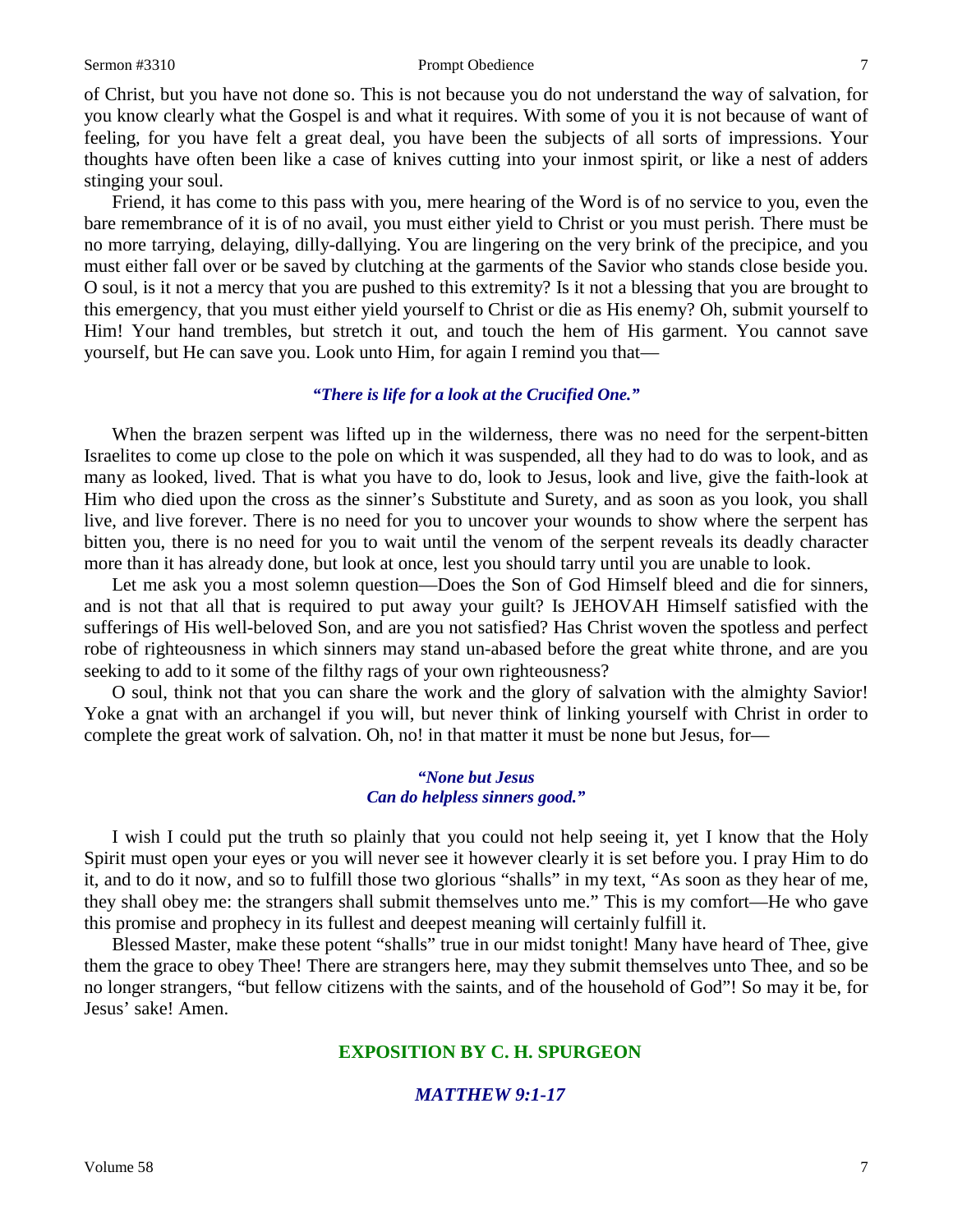**Verses 1-2.** *And he entered into a ship, and passed over, and came into his own city. And, behold, they brought to him a man sick of the palsy, lying on a bed: and Jesus seeing their faith said unto the sick of the palsy; Son, be of good cheer; thy sins be forgiven thee* [See sermons #2337, The Physician Pardons His Palsied Patient and #3016, Good Cheer from Forgiven Sin]*.*

Our Lord dealt first with the greater evil, for sin is worse than even such a dreadful disease as the palsy. Forgiveness of sin is an even greater mercy than the healing of sickness.

**3-7.** *And, behold, certain of the scribes said within themselves, This man blasphemeth. And Jesus knowing their thoughts said, Wherefore think ye evil in your hearts? For whether is easier, to say, Thy sins be forgiven thee; or to say, Arise, and walk? But that ye may know that the Son of man hath power on earth to forgive sins, (then saith he to the sick of the palsy,) Arise, take up thy bed, and go unto thine house. And he arose, and departed to his house.*

Jesus first proved His divinity by reading the secret thoughts of the caviling scribes, and then gave a further evidence of it by working this very notable miracle.

**8-9.** *But when the multitudes saw it, they marvelled, and glorified God, which had given such power unto men. And as Jesus passed forth from thence, he saw a man, named Matthew, sitting at the receipt of custom: and he saith unto him, Follow me. And he arose, and followed him* [See sermon #2493, A Man Named Matthew]*.*

This was another notable miracle, and equally set forth the power of divine grace.

**10-11.** *And it came to pass, as Jesus sat at meat in the house, behold, many publicans and sinners came and sat down with him and his disciples. And when the Pharisees saw it, they said unto his disciples, Why eateth your Master with publicans and sinners?*

He was more at home with publicans and sinners than with scribes and Pharisees, and they were more likely to welcome Him as their Lord and Savior.

**12-13.** *But when Jesus heard that, he said unto them, They that be whole need not a physician, but they that are sick. But go ye and learn what that meaneth, I will have mercy, and not sacrifice: for I am not come to call the righteous, but sinners to repentance.*

If He had come to call the righteous, where would He have found them? His call was not likely to be heeded by the self-righteous, but sinners heard it with joy, and so were made righteous by Him.

**14.** *Then came to him the disciples of John, saying, Why do we and the Pharisees fast oft, but thy disciples fast not?*

We must not suppose that because a thing is proper for ourselves, it must therefore be binding upon everybody else. It might be fit and right that the disciples of John should fast often, their circumstances might require it, but it might be quite wrong for the disciples of Christ to fast, as they might be in very different circumstances.

**15.** *And Jesus said unto them, Can the children of the bride chamber mourn, so long as the bridegroom is with them?*

Could Christ's disciples fast while Christ fed them with heavenly food? While His presence was to them like heaven begun below, it would have been inconsistent for them to be mourning and fasting.

**15.** *But the days will come, when the bridegroom shall be taken from them, and then shall they fast.*

And nobody would say that they were turncoats if, when their circumstances had so greatly altered, they acted in harmony with their changed circumstances. The disciples could not mourn while Christ was with them, can you, believer, fast while Christ is with you? It cannot be, but when He has gone from you, then you will sorrow fast enough. So we must neither judge others by ourselves, nor judge ourselves at one time by what we were at some other time.

**16.** *No man putteth a piece of new cloth unto an old garment, for that which is put in to fill it up taketh from the garment,—*

When it shrinks,— **16.** *And the rent is made worse.*